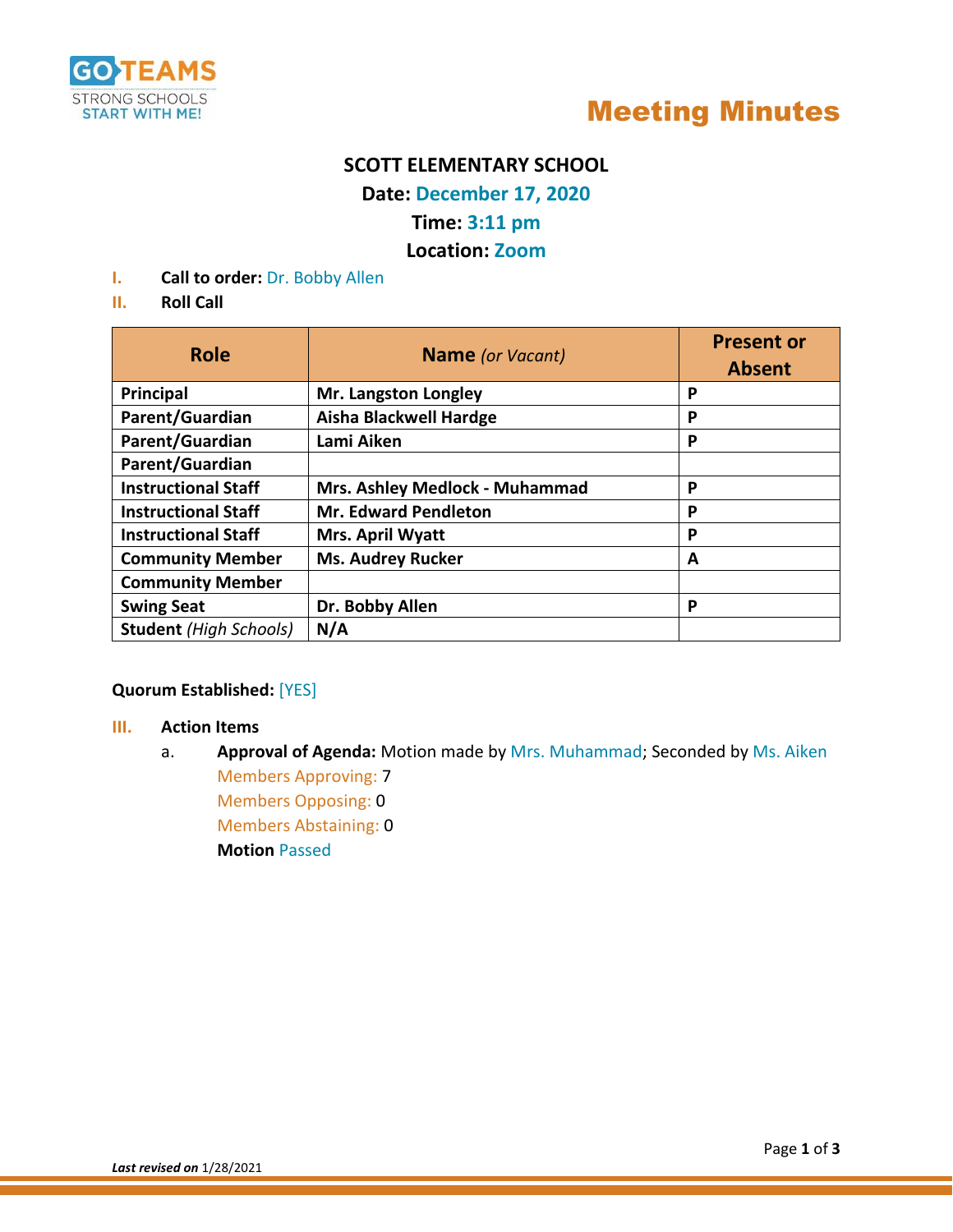

# Meeting Minutes

- a. **Approval of Previous Minutes:** Motion made by Mrs. April Wyatt; Seconded by Mr. Langston Longley with said changes. Members Approving: 7 Members Opposing: 0 Members Abstaining: 0 **Motion** Passed
	- b. **Consideration of Positions: (Parent /Guardian):** Due to failure of participation from previous voted parents Dr. Allen nominates Ms. Lami Aiken for the position of Parent/Guardian. Mr. Longley seconded that motion.

Members Approving: 7 Members Opposing: 0 Members Abstaining: 0 **Motion** Passed

c. **Consideration of Positions: (Parent /Guardian):** Due to failure of participation from previous voted parents Mr. Longley nominates Ms. Aisha Blackwell-Hardge for the position of Parent/Guardian. Dr. Allen seconded that motion.

Members Approving: 7 Members Opposing: 0 Members Abstaining: 0 **Motion** Passed

d. **Ratify Previous Actions:** Motion to ratify from last month for the parent position made by Mrs. April Wyatt; Seconded by Mr. Edward Pendleton Members Approving: 7 Members Opposing: 0 Members Abstaining: 0 **Motion** Passed

#### e. **Principal's Report**

- Intervention Program: Began with four kids.
- Attendance is small as compared to
- All staff will report to the school on January 19, 2021.
- Parent Intent to return surveys are still in process. We will not have 100% of who will return until December 21, 2020.